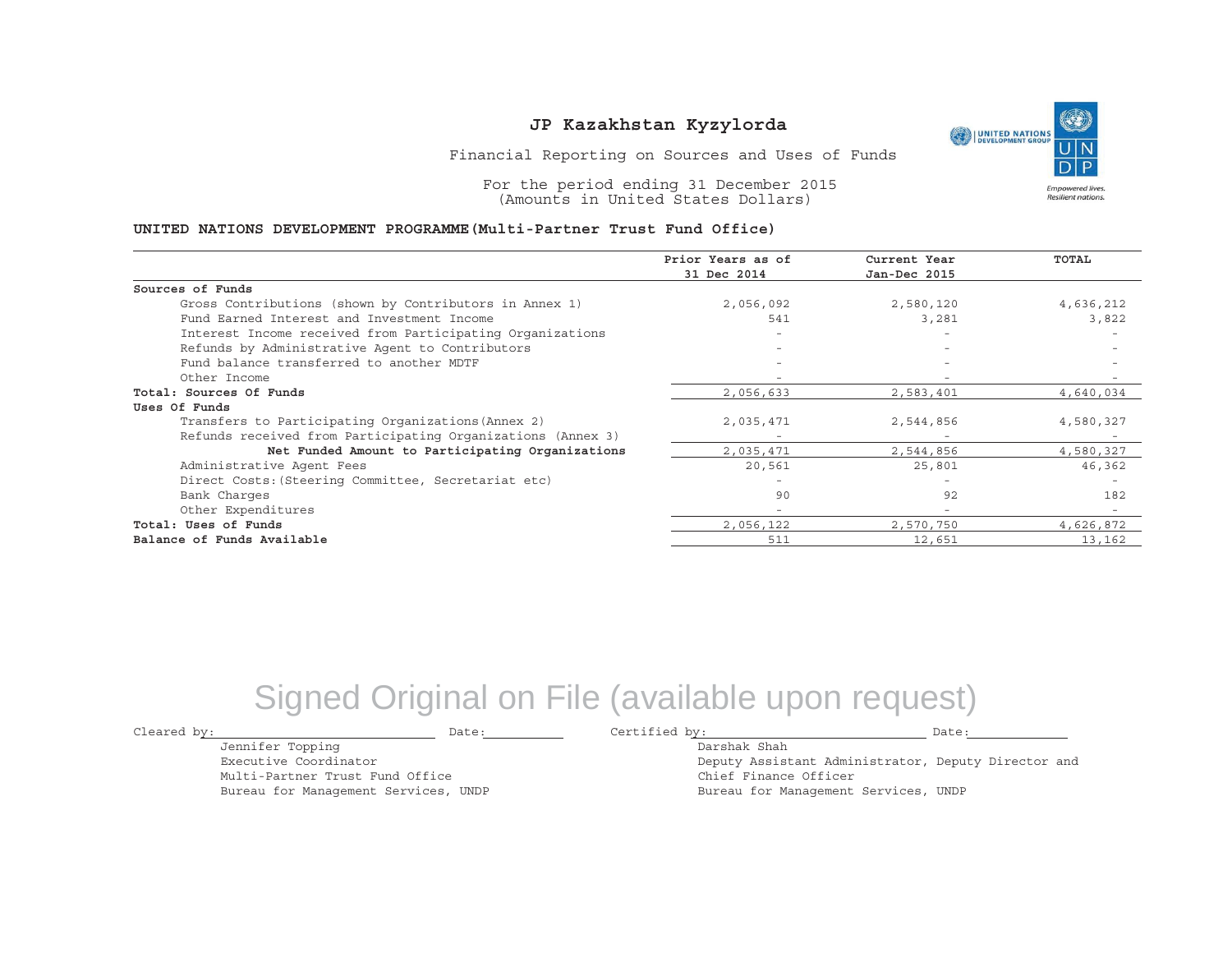

Financial Reporting on Sources and Uses of Funds

For the period ending 31 December 2015 (Amounts in United States Dollars)

#### **UNITED NATIONS DEVELOPMENT PROGRAMME(Multi-Partner Trust Fund Office)**

**Annex - 1: Gross Contributions**

|                          | Prior Years as of | Current Year<br>Jan-Dec 2015 | TOTAL     |  |
|--------------------------|-------------------|------------------------------|-----------|--|
|                          | 31 Dec 2014       |                              |           |  |
| Contributors             |                   |                              |           |  |
| GOVERNMENT OF KAZAKHSTAN | 2,056,092         | 2,580,120                    | 4,636,212 |  |
| Total: Contributions     | 2,056,092         | 2,580,120                    | 4,636,212 |  |

# Signed Original on File (available upon request)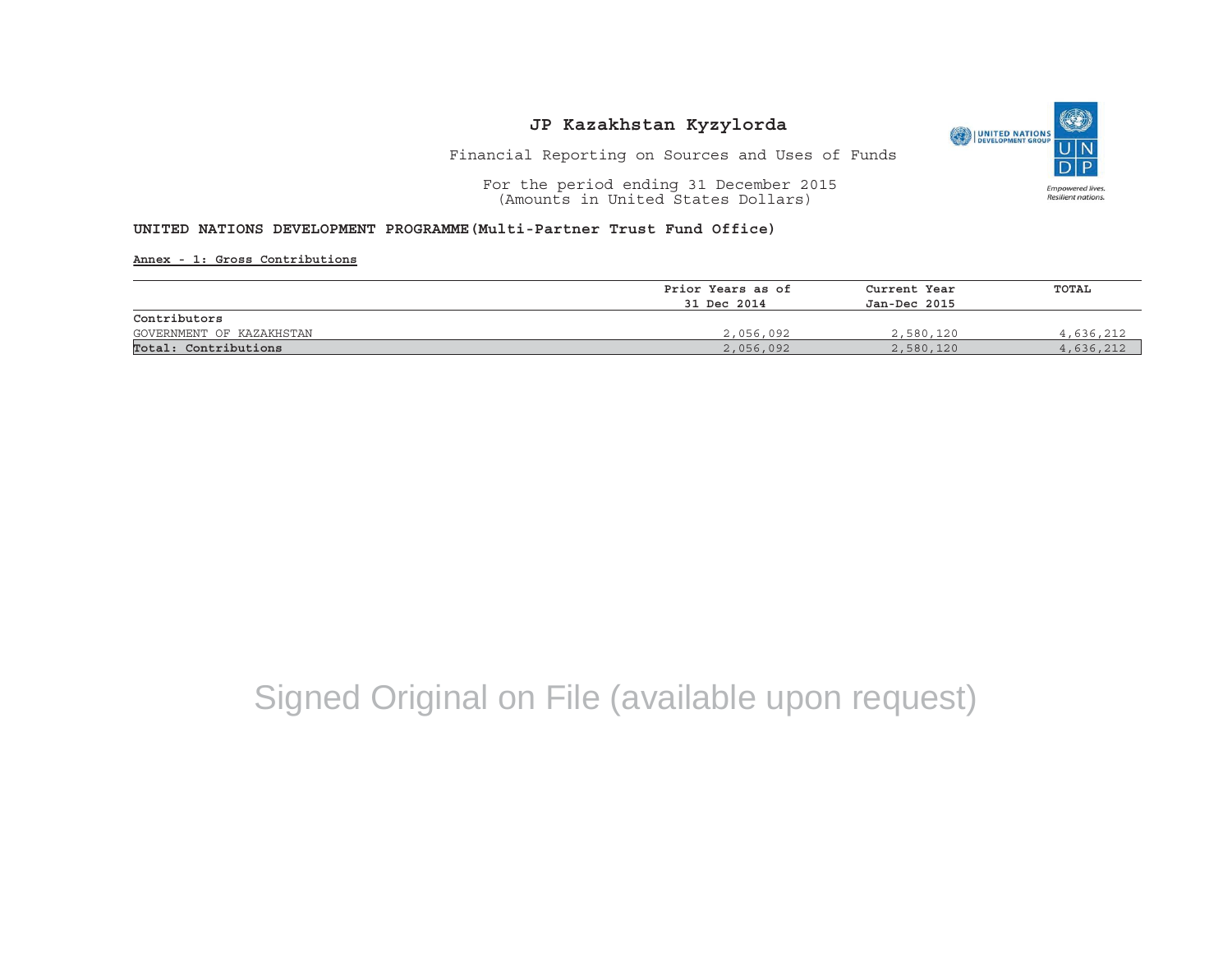O UNITED NATIONS **Empowered lives** Resilient nations.

Financial Reporting on Sources and Uses of Funds

For the period ending 31 December 2015 (Amounts in United States Dollars)

#### **UNITED NATIONS DEVELOPMENT PROGRAMME(Multi-Partner Trust Fund Office)**

**Annex - 2: Transfers to Participating Organizations**

|                                                | Prior Years as of | Current Year | TOTAL     |
|------------------------------------------------|-------------------|--------------|-----------|
|                                                | 31 Dec 2014       | Jan-Dec 2015 |           |
| <b>UNDP</b>                                    | 768,420           | 1,151,035    | 1,919,455 |
| UNESCO                                         | 85,130            | 74,250       | 159,380   |
| UNFPA                                          | 57,311            | 64,251       | 121,562   |
| UNICEF                                         | 889,010           | 945,450      | 1,834,460 |
| UNWOMEN                                        | 39,590            | 29,700       | 69,290    |
| <b>WHO</b>                                     | 196,010           | 280,170      | 476,180   |
| Total Transfers to Participating Organizations | 2,035,471         | 2,544,856    | 4,580,327 |

# Signed Original on File (available upon request)